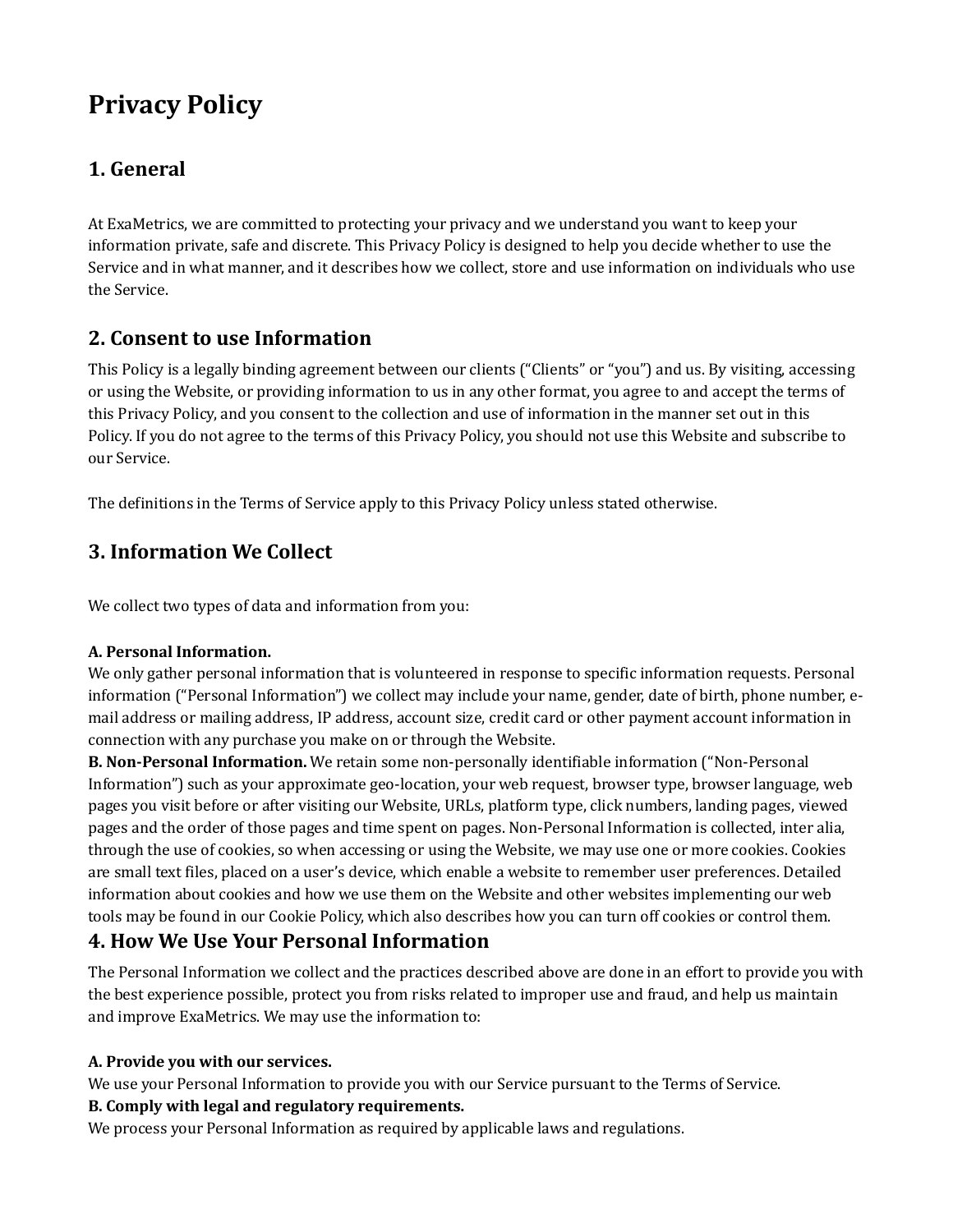### **C. Detect and prevent fraud.**

We process your Personal Information to detect and prevent fraud purchase.

### **D. Protect the security and integrity of our services.**

We use your Personal Information to maintain the security and integrity of our Service.

### **E. Provide you with customer support.**

We process your Personal Information anytime that you reach out to our Customer Support team.

### **F. Optimize and enhance our services.**

We use your Personal and Non-Personal Information to understand how our Service are being used to help us improve our Service and develop new services or products.

### **G. Market our products to you.**

We may contact you with information about our Service. We will only do so with your permission, which can be revoked at any time.

### **H. Other business purposes.**

We may use your information for additional purposes if that purpose is disclosed to you before we collect the information or if we obtain your consent.

### **5. Third Parties With Whom We Share Personal Information**

We **DO NOT** rent, sell, or otherwise share your Personal Information and Non-Personal Information for any purpose other than those limited purposes described below:

### **A. Service Providers.**

We may share your Personal Information with third-party service providers for business or commercial purposes. Your Personal Information may be shared so that they can provide us with services, including identity verification, fraud detection and prevention, security threat detection, payment processing, customer support, data analytics, Information Technology, advertising, marketing, data processing, network infrastructure, storage, transaction monitoring, and tax reporting. We share your Personal Information with these service providers only so that they can provide us with services, and we prohibit our service providers from using or disclosing your Personal Information for any other purpose. Our third-party service providers are subject to strict confidentiality obligations.

### **B. Affiliates.**

We may share your Personal Information with our affiliates, for the purposes outlined above, and as it is necessary to provide you with our Services.

### **C. Law Enforcement.**

We may be compelled to share your Personal Information with law enforcement, government officials, and regulators.

### **D. Corporate Transactions.**

We may disclose Personal Information in the event of a proposed or consummated merger, acquisition, reorganization, asset sale, or similar corporate transaction, or in the event of a bankruptcy or dissolution.

### **E. Professional Advisors.**

We may share your Personal Information with our professional advisors, including legal, accounting, or other consulting services for purposes of audits or to comply with our legal obligations.

### **F. Consent.**

We may share or disclose your information with your consent.

Any processing performed by any of our third party service providers ("Recipients") will, where required by law, be governed by a data processing agreement in the form required by law, preserving any and all of your statutory data protection rights and obligating the Recipients to respect the Personal Information and handle it in accordance with the relevant laws. The Recipients are required to maintain the confidentiality of such information and to use your Personal Information only in the course of providing the aforementioned services and only for the purposes that we dictate.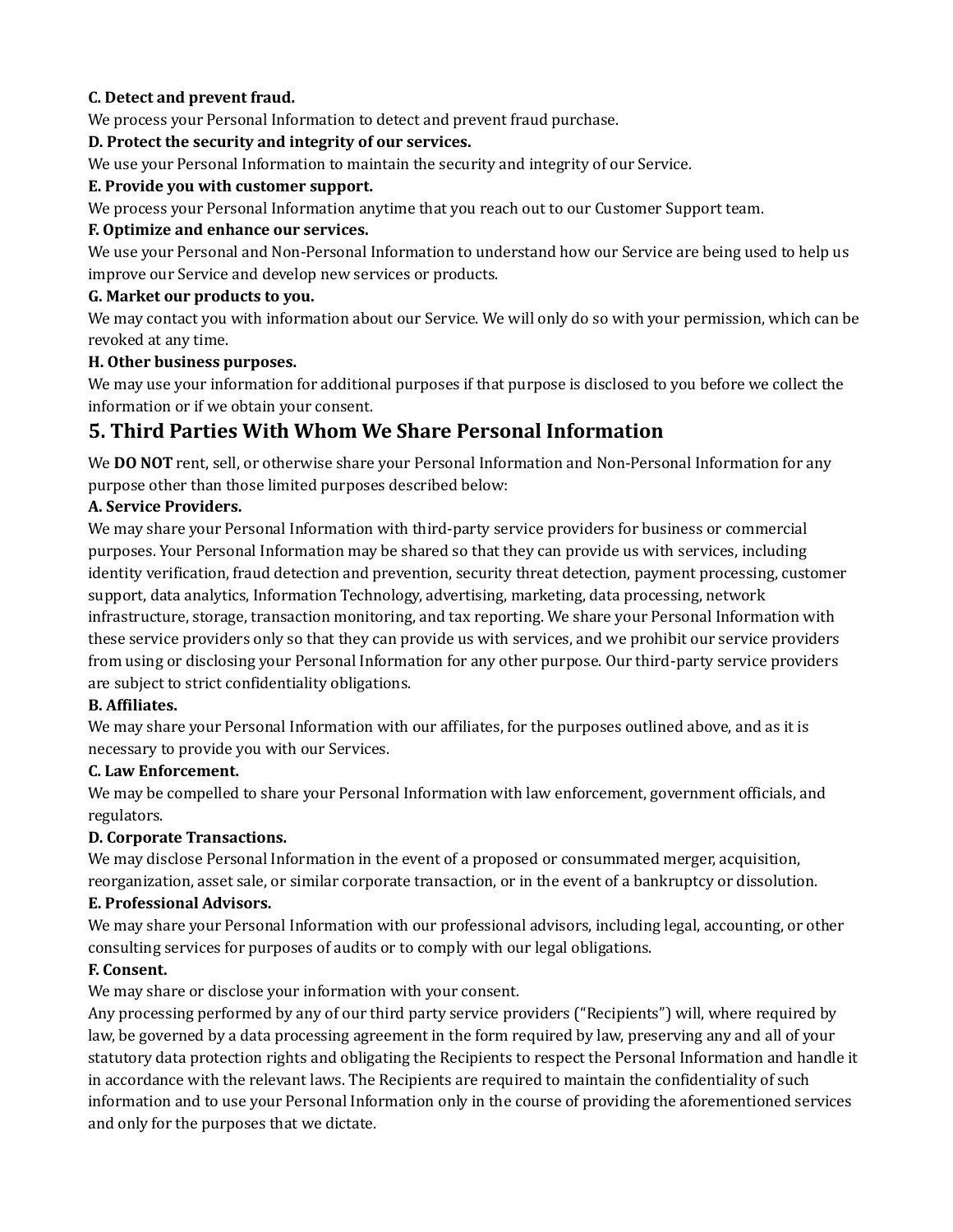If we decide to modify the purpose for which your Personal Information is collected and used, we will amend this Privacy Policy.

# **6. How Long We Retain Your Personal Information**

We retain your Personal Information as long as necessary to meet legal, regulatory and business requirements. Retention periods may be extended if we are required to preserve your Personal Information in connection with litigation, investigations and proceedings.

# **7. How We Protect Your Personal Information**

The Company treats your Personal Information in strict confidentiality, and the server in which this data is to be stored includes the necessary industry-standard security measures to prevent accidental or unlawful destruction, loss, alteration, unauthorized disclosure or access. We also encrypt the website communications with SSL and store your Personal Information in an encrypted server. However, we cannot completely guarantee the security of your information, which might be accessed, disclosed, modified, or destroyed, and it should be emphasized that you share this information at your own risk.

# **8. Right of Access, Rectification, Cancellation and Objection**

You have the right to access, correct, update or object to the use of your Personal Information by sending an email request to us at support@exametrics.co.

# **9. Links to Other Websites**

This Privacy Policy applies only to the Service, and to our web tools which are integrated or implemented in other third party websites. The Policy does not apply to third party websites, linked to our Website. Third party websites or services may have their own privacy policies and we advise you to read them carefully. Inclusion of a link to a third party website or service is not a recommendation of such a website or service. Third party sites may contain information or services that are illegal or that some people may find inappropriate or offensive. Before using third party sites and services or before making a purchase, we recommend that you read and understand the privacy policies and terms and conditions of such third party websites and services, and the warranties for purchased products. You are knowingly and voluntarily assuming all risks of using third party sites to purchase products and services. You acknowledge and agree that we shall have no liability whatsoever with respect to such third party sites and your use of them.

# **10. Cookies**

When you access the Website, we may make use of the standard practice of placing tiny data files called cookies, flash cookies, pixel tags, or other tracking tools (herein, "Cookies") on your computer or other devices used to visit the Website. We use Cookies to help us recognize you as a customer, collect information about your use of Gemini to better customize our services and content for you, and collect information about your computer or other access devices to: (i) ensure compliance with our Bank Secrecy Act ("BSA") and anti-money laundering ("AML") program ("BSA/AML Program") (ii) ensure that your account security has not been compromised by